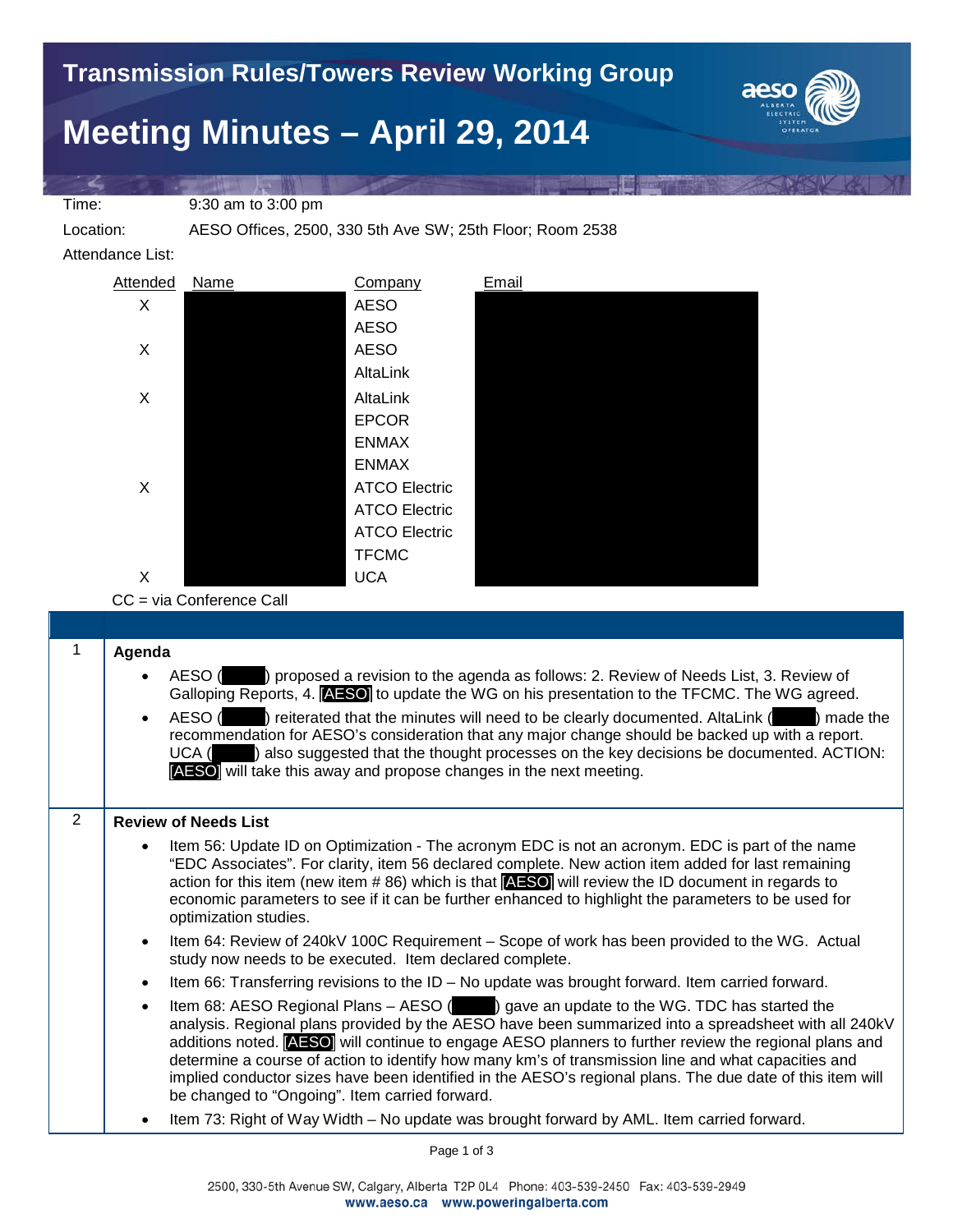aeso

ı

|                                                  | Item 74: AltaLink's Definition of Waterfowl in regards to removal (or marking) Overhead Shield Wire - No<br>$\bullet$<br>update was brought forward by ATCO (), he noted that ATCO's existing criteria were not at odds<br>with the suggested wording. However, he reported the ATCO concern was more with the definition of<br>wetlands than waterfowl and that their internal documents were more distinctive in that area. The WG<br>had further discussion on this topic. AESO () questioned whether the discussion should go in the<br>ID or the rule. After some discussion by the WG, UCA () responded that a pervious learning had<br>taught them that including language in the ID with the intention of providing TFOs with some flexibility<br>does not work, as the ID is not authoritative. Item carried forward to next meeting. |         |                                                                                                                                                                                                                                                                                                                                                                          |  |  |
|--------------------------------------------------|------------------------------------------------------------------------------------------------------------------------------------------------------------------------------------------------------------------------------------------------------------------------------------------------------------------------------------------------------------------------------------------------------------------------------------------------------------------------------------------------------------------------------------------------------------------------------------------------------------------------------------------------------------------------------------------------------------------------------------------------------------------------------------------------------------------------------------------------|---------|--------------------------------------------------------------------------------------------------------------------------------------------------------------------------------------------------------------------------------------------------------------------------------------------------------------------------------------------------------------------------|--|--|
|                                                  | $\bullet$                                                                                                                                                                                                                                                                                                                                                                                                                                                                                                                                                                                                                                                                                                                                                                                                                                      |         | Item 76: Send out Scopes to WG - AESO () provided the scopes to the WG and the WG reviewed<br>them. Item declared complete.                                                                                                                                                                                                                                              |  |  |
|                                                  | $\bullet$                                                                                                                                                                                                                                                                                                                                                                                                                                                                                                                                                                                                                                                                                                                                                                                                                                      |         | Item 77: AESO to Send Out the Rule and ID with Revisions-to-date - Item carried forward.                                                                                                                                                                                                                                                                                 |  |  |
|                                                  | Item 78: New Language for Line Optimization and ACSS - No update was brought forward at this time by<br>$\bullet$<br>AML. Item carried forward.                                                                                                                                                                                                                                                                                                                                                                                                                                                                                                                                                                                                                                                                                                |         |                                                                                                                                                                                                                                                                                                                                                                          |  |  |
| $\bullet$<br>galloping". Item declared complete. |                                                                                                                                                                                                                                                                                                                                                                                                                                                                                                                                                                                                                                                                                                                                                                                                                                                |         | Item 79: Galloping - Action item reworded to say: "AltaLink to have internal discussion with respect to                                                                                                                                                                                                                                                                  |  |  |
|                                                  | Item 80: Galloping Analysis (with RC, RA, REA ellipse and CIGRE ellipse) – Item was discussed in<br>$\bullet$<br>section 3 below. Item declared complete.                                                                                                                                                                                                                                                                                                                                                                                                                                                                                                                                                                                                                                                                                      |         |                                                                                                                                                                                                                                                                                                                                                                          |  |  |
|                                                  | Item 81: Draft Wording to Investigate Operational Experience with Outages Induced by Ice Unloading -<br>$\bullet$<br>No update was brought forward. Item carried forward.                                                                                                                                                                                                                                                                                                                                                                                                                                                                                                                                                                                                                                                                      |         |                                                                                                                                                                                                                                                                                                                                                                          |  |  |
|                                                  | $\bullet$                                                                                                                                                                                                                                                                                                                                                                                                                                                                                                                                                                                                                                                                                                                                                                                                                                      |         | Item 82: Revise ID regarding Shield Wire - Item will be covered in item 77. Item 82 declared complete.                                                                                                                                                                                                                                                                   |  |  |
|                                                  | $\bullet$                                                                                                                                                                                                                                                                                                                                                                                                                                                                                                                                                                                                                                                                                                                                                                                                                                      |         | Item 83: Update Section 19 with EPCOR's Proposal - No update was brought forward by AESO. Item<br>carried forward.                                                                                                                                                                                                                                                       |  |  |
|                                                  |                                                                                                                                                                                                                                                                                                                                                                                                                                                                                                                                                                                                                                                                                                                                                                                                                                                |         | Item 84: Propose Wording on Section 21.6 for Exemption of Insulator Strength on Slack Spans - No<br>update was brought forward by AESO. Item carried forward.                                                                                                                                                                                                            |  |  |
| 3                                                |                                                                                                                                                                                                                                                                                                                                                                                                                                                                                                                                                                                                                                                                                                                                                                                                                                                |         | <b>Review of Galloping Reports</b>                                                                                                                                                                                                                                                                                                                                       |  |  |
|                                                  | [AESO] (<br>) presented draft reports on the galloping investigation (item 80) and highlighted the following<br>findings:                                                                                                                                                                                                                                                                                                                                                                                                                                                                                                                                                                                                                                                                                                                      |         |                                                                                                                                                                                                                                                                                                                                                                          |  |  |
|                                                  |                                                                                                                                                                                                                                                                                                                                                                                                                                                                                                                                                                                                                                                                                                                                                                                                                                                |         | Existing Towers - Is the AESO's Galloping Requirement a Governing Factor?                                                                                                                                                                                                                                                                                                |  |  |
|                                                  |                                                                                                                                                                                                                                                                                                                                                                                                                                                                                                                                                                                                                                                                                                                                                                                                                                                | O       | Most aspects of the RA, RB, and RC tower heads are governed by operational and electrical<br>clearance considerations. Galloping only affects the middle arm length (and, by shielding<br>association, the length of the OHSW arm).                                                                                                                                      |  |  |
|                                                  |                                                                                                                                                                                                                                                                                                                                                                                                                                                                                                                                                                                                                                                                                                                                                                                                                                                | $\circ$ | The RA and RB series towers exceed galloping clearance requirements of the AESO 502.2<br>requirements currently in place. Middle arm could be shortened by approximately 1m on both<br>RA and RB towers and still meet 502.2 galloping requirements. The RC tower is marginally<br>deficient, although the deficiency is very small and of little practical consequence. |  |  |
|                                                  |                                                                                                                                                                                                                                                                                                                                                                                                                                                                                                                                                                                                                                                                                                                                                                                                                                                | $\circ$ | REA galloping criteria were not met by any of the R series towers.                                                                                                                                                                                                                                                                                                       |  |  |
|                                                  |                                                                                                                                                                                                                                                                                                                                                                                                                                                                                                                                                                                                                                                                                                                                                                                                                                                | $\circ$ | Cigre galloping criteria were not met by any of the R series towers for the case of maximum<br>span. RA and RB towers met Cigre criteria when used with average span. RC towers could not<br>meet Cigre galloping criteria.                                                                                                                                              |  |  |
|                                                  | How Extensive is Galloping in Alberta?                                                                                                                                                                                                                                                                                                                                                                                                                                                                                                                                                                                                                                                                                                                                                                                                         |         |                                                                                                                                                                                                                                                                                                                                                                          |  |  |
|                                                  |                                                                                                                                                                                                                                                                                                                                                                                                                                                                                                                                                                                                                                                                                                                                                                                                                                                | $\circ$ | Reviewed first map in the report showing outage events directly attributed to galloping from<br>information taken out of morning reports from 2006 to 2014. Very few events were specifically<br>attributed to galloping.                                                                                                                                                |  |  |
|                                                  |                                                                                                                                                                                                                                                                                                                                                                                                                                                                                                                                                                                                                                                                                                                                                                                                                                                | $\circ$ | The second map was reviewed. It included outages whose cause was not specifically identified                                                                                                                                                                                                                                                                             |  |  |